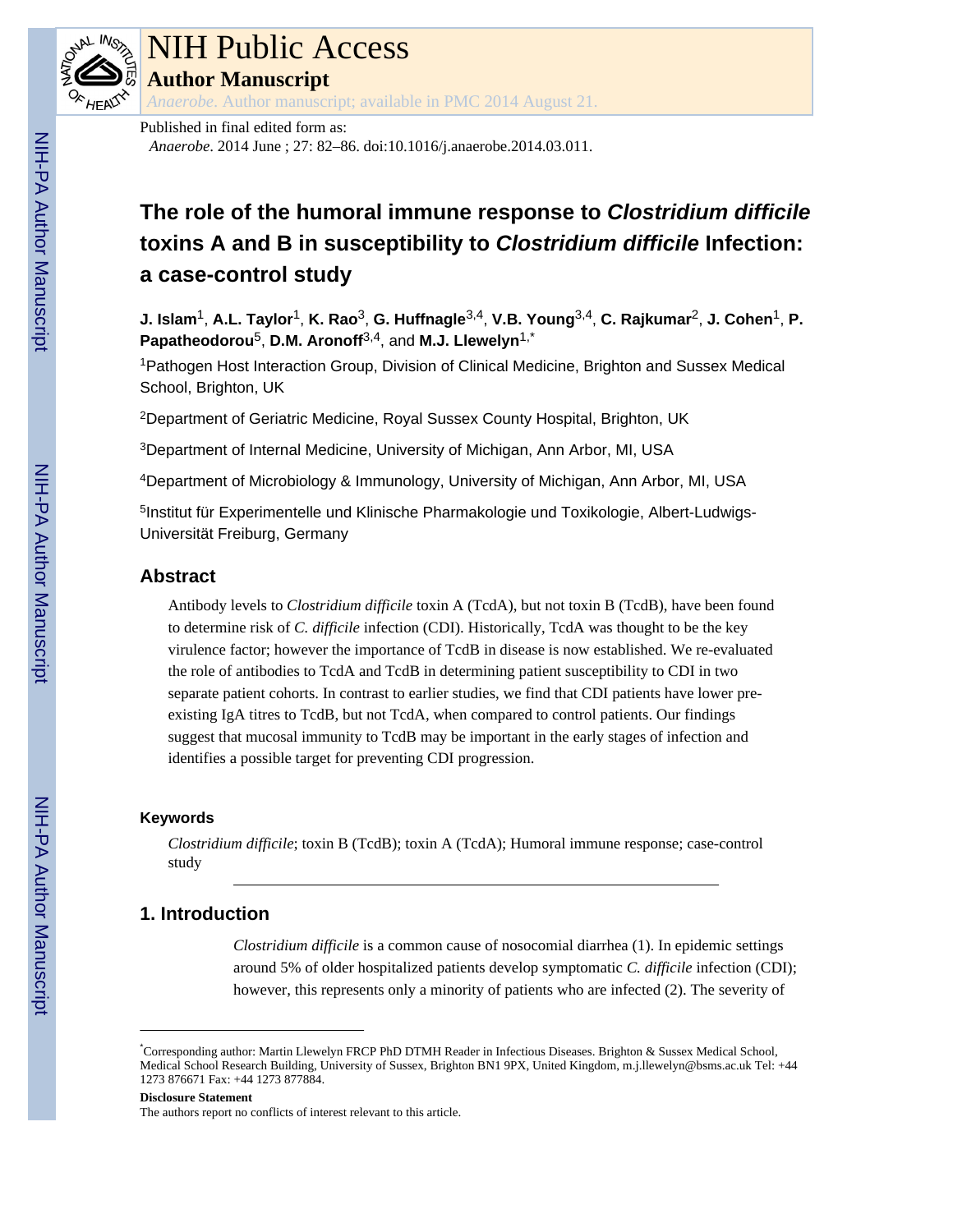symptomatic CDI ranges from a self-limited diarrheal illness to fulminant colitis and death (3). Following successful treatment, around one quarter of patients suffer recurrence of symptoms, either caused by relapse of the original infection or reinfection with a new strain (4)(5). At each stage in the disease process humoral immune responses, in particular to *C. difficile* toxins, may contribute to disease susceptibility. Landmark studies performed in the 1990s indicated antibody responses directed against toxin A (TcdA), but not toxin B (TcdB), were associated with protection from disease and from recurrence  $(6)(7)$ . Since these studies were performed the nature of CDI has changed markedly with the advent of 'hypervirulent' ribotype 027 (North American Pulse Type 1) strains which are associated with greater mortality and a higher rate of disease recurrence (1). Furthermore, the importance of TcdA in disease pathogenesis has been called into question by the demonstration that TcdB but not TcdA is necessary for full virulence of *C. difficile* in experimental models of infection (8), although this was not confirmed by other groups (9). In the context of these developments we reassessed the relationship between antibody responses to *C. difficile* toxins in the early

### **2. Methods**

### **2.1. Setting and patients**

The Royal Sussex County Hospital, Brighton, UK is an 800-bed acute general hospital on the south coast of England. Case patients were recruited within 72 hours of testing positive for TcdA or TcdB (using Premier TcdA and TcdB ELISA [Meridian Bioscience, USA]) and had passed  $>2$  liquid stools in the 24 hour period before assessment. Control patients were diarrhea-free inpatients in receipt of antibiotics. All controls were confirmed *C. difficile* spore negative by culture using an alcohol shock method. Faecal samples were diluted 1:10 in a cryopreservative broth (Brain heart infusion broth [Oxoid, UK]) and an aliquot of the 1:10 dilution of faeces was mixed with an equal volume of alcohol and left for 30 minutes before being sub-cultured on to reinforced clostridia medium (E&O, UK) and incubated for 48 hours anaerobically at 37°C (10). Written consent was required for participation in the study. Ethics approval was provided by the South East Ethics Committee (reference 09/ H1102/63).

stages of infection in determining susceptibility to CDI among hospitalized patients.

The University of Michigan Hospital is a 930-bed, tertiary care hospital in Ann Arbor, Michigan, USA. Cases and controls were identified from hospitalized adults who were tested for CDI at the discretion of their treating physician. Cases that tested positive for *C. difficile* toxins (C. DIFF QUIK CHEK COMPLETE® test, Techlab, Inc., USA) were confirmed by culture (by alcohol shock and anaerobic culture on taurocholate-cycloserinecefoxitin-fructose agar at 37°C) and PCR, with no previous history of CDI recurrence. An equal number of age and gender matched controls with C*. difficile* toxin negative diarrhea were selected and confirmed as *C. difficile* negative by culture. Controls had no previous history of CDI. All serum samples were sent to Brighton and processed under the same laboratory conditions as the Brighton samples. This work was carried out as part of the Enteric Research Integrative Network (ERIN) project, University of Michigan Institutional Review Board approval number HUM00033286.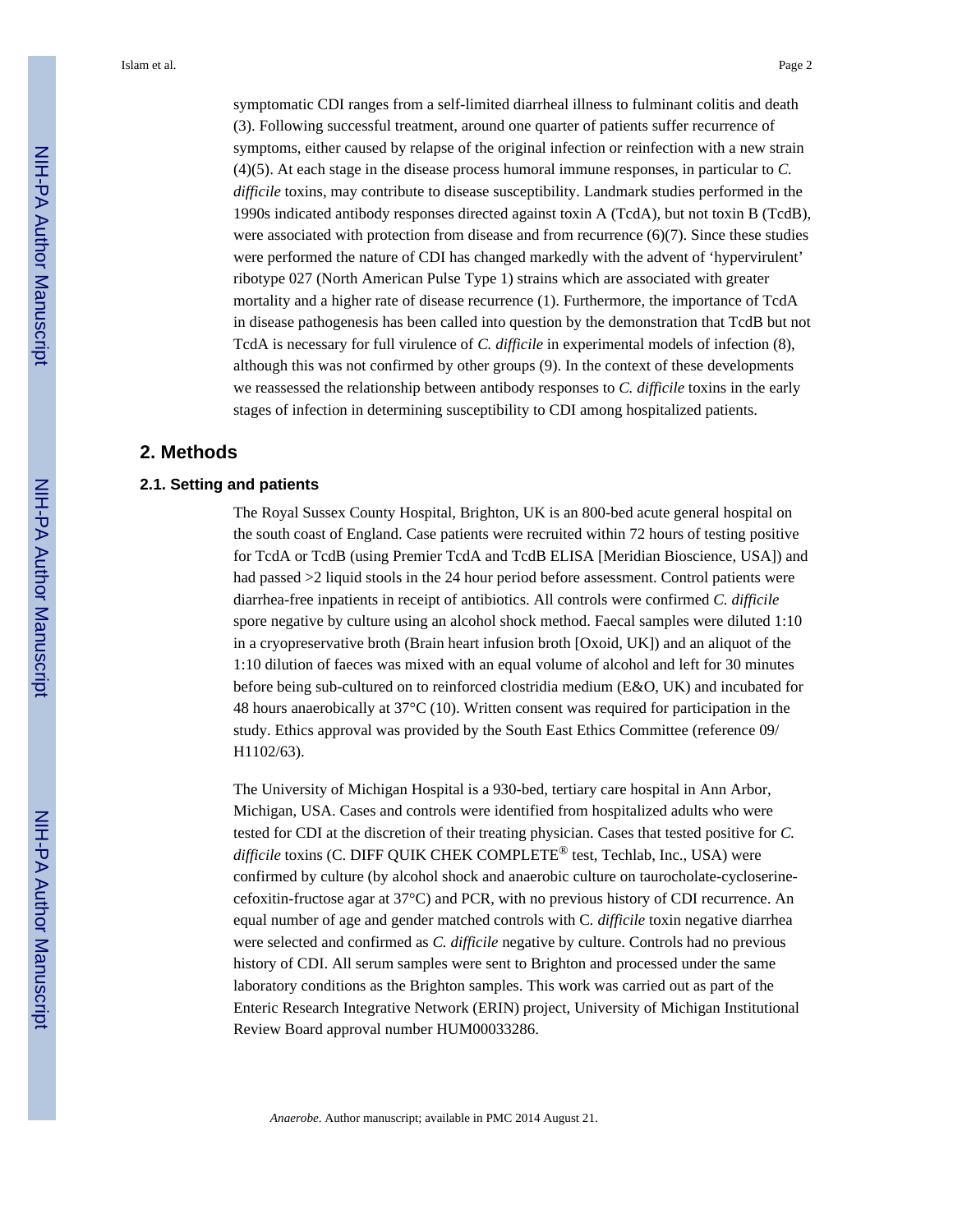### **2.2. C. difficile toxin antibody ELISA**

Recombinant *C. difficile* TcdA and TcdB (strain VIP10463) were expressed in *Bacillus megaterium* as C-terminally 6xHis-tagged proteins and purified by nickel affinity chromatography as published previously  $(11)(12)$ . High absorbance ELISA plates were coated with 50μL of toxin (1μg/mL), incubated at 4°C overnight, washed and blocked with bovine serum albumin in PBS and 0.05% Tween 20 (200μl) prior to use. Serial dilutions of serum (1:25 to 1:1600) in blocking buffer were plated in duplicate, incubated and probed with goat-antihuman immunoglobulin horse radish peroxidase conjugate (Serotec, UK). Antibody binding was detected using O-phenylenediaminedihydro-chloride in citrate buffer, stopped with 10% hydrochloric acid and colour change read at 490 nm using mQuant Plate Reader (BioTek Instruments, USA). The background signal for uncoated plates was subtracted for each sample. Serial dilutions of pooled intravenous immunoglobulin (IVIG, Viagam Liquid<sup>®</sup>, Bioproducts Laboratory, UK) were used to construct a standard curve for each plate. The cut-off level selected for defining a positive test sample was a signal greater than 1:1600 IVIG for TcdB and 1:3200 IVIG for TcdA. Pentaglobin (Biotest, UK) at a dilution of 1:800 was used to standardise the IgM ELISA, colostrum (Bioscience, UK) at a dilution of 1:1600 for the IgA ELISA and IVIG at a dilution of 1:1600 for the IgG ELISA. For all analyses, samples negative at the detection limit of the assay (1:25) were assigned an arbitrary value of 1:12.5.

To test the specificity of differences in antibody responses to *C. difficile* toxins between cases and controls we also assessed antibody responses to tetanus toxin (Sigma, UK) by ELISA performed in an identical manner.

### **2.3. Neutralisation Assay**

A commercial assay kit (Diagnostics Hybrid, USA) was used to confirm the specificity and functionality of antibodies in serum. Human Foreskin Fibroblast (HFF) cells in shell-vials were thawed from −80°C using a heat block at 37°C for 4 minutes. The HFF cells were incubated with TcdB (10pg/mL) alone and in combination with serum at a dilution of 1:20 at 37°C overnight. An inverted light microscope (Axiovert 25 fluorescent microscope, Zeiss, UK) was used to look for evidence of cell rounding or neutralisation at 16 hours.

### **2.4. Statistical analysis**

All data was analysed using GraphPad Prism™ (Graphpad Software, USA) and SPSS version 20 (IBM<sup>®</sup>, UK). Continuous variables were compared by t-test and categorical variables using Fisher's exact test with p<0.05 used as a cut-off for statistical significance.

### **3. Results**

### **3.1. Patient demographics**

Serum samples were available for 20 newly diagnosed cases of CDI and 18 control patients recruited in Brighton and 20 newly diagnosed cases of CDI and 20 control patients recruited in Michigan (Table 1). Within both cohorts, case and control patients were of similar age and gender mix. Patients with CDI recruited to the study in Brighton were significantly older (median age 85.0 years, interquartile range [IQR] 65.0–88.0) than CDI patients from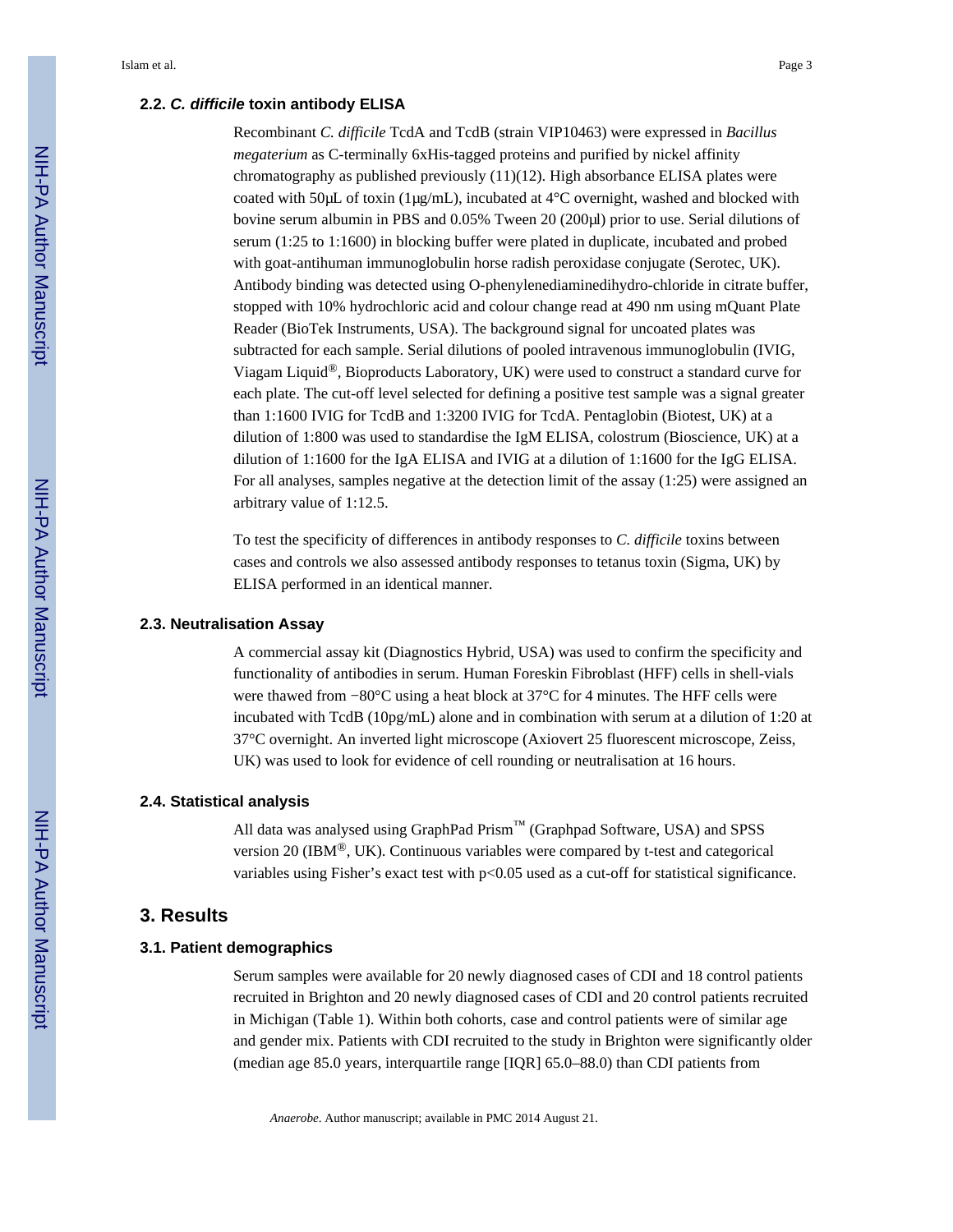Michigan (median age 58.5 years IQR 49.0–66.5, p=0.002). Laboratory markers of inflammation and renal function were similar for cases and controls recruited in both Brighton and Michigan although serum albumin was lower in cases than controls recruited in Brighton (33 g/dL IQR 28–37 vs. 39 g/dL IQR 37–41, p=0.004). Two cases recruited in Brighton died (224 days and 21 days after CDI diagnosis respectively and neither as a result of their CDI) and five cases recruited in Michigan were admitted to the intensive care unit. One of the Michigan cases subsequently required a colectomy to treat CDI and one died (unrelated to CDI).

### **3.2. Total antibody responses to TcdA and TcdB**

Comparing antibody responses among patients recruited in Brighton (Figure 1A and B), median total antibody titre against TcdA was similar among case and control patients (1:100 95% confidence interval [CI] 1:12.5–1:200 vs. control 1:50 95% CI 1:12.5–1:200). In contrast, median antibody titres against TcdB were three-fold lower in cases than controls (1:18.75 95% CI 1:12.5–1:100 vs. 1:200 95% CI 1:50–1:200). Fewer case than control patients had an antibody titre above the detection limit of the assay (10/20 cases [50%] vs. 15/18 controls [83%], p=0.043).

Among patients recruited in Michigan (Figure 1C and D) the same trend occurred with only 12/20 cases (60%) vs. 18/20 (90%) controls having antibody titres against TcdB above the detection limit of the assay, although this did not reach statistical significance ( $p=0.065$ ). Antibody levels to TcdB were lower in cases than controls (1:150 95% CI 1:12.5–1:400 vs. 1:200 95% CI 1:25–1:800) whereas, antibodies to TcdA were again similar between cases and controls (1:200 95% CI 1:100–1:800 vs. 1:300 95% CI 1:00–1:800). This difference was less marked than in the Brighton samples and in fact the Brighton cases had a two-fold lower titre of antibodies to TcdB than the Michigan cases (1:18.75 95% CI 1:12.5–1:100 vs. 1:150 95% CI 1:12.5–1:400).

Antibody titres to tetanus toxin were also similar when comparing case and control patients from both Brighton and Michigan (data not shown).

### **3.3. Antibody class specific response**

Samples from patients recruited in Brighton were tested for antibody-class specific responses to TcdB (Figure 2). While no differences could be detected in the IgG or IgM antibody titre with only a minority of cases and controls having levels above the detection limit of the assay, detectable IgA responses to TcdB were only present in 7/20 cases (35%) compared with  $13/18$  controls (72%) (p=0.028).

### **3.4. Neutralisation**

The ability of case and control patient serum to neutralise TcdB cytotoxicity was assessed for patients recruited in Brighton. Only two cases demonstrated neutralisation of TcdB at a dilution of 1:20 (data not shown).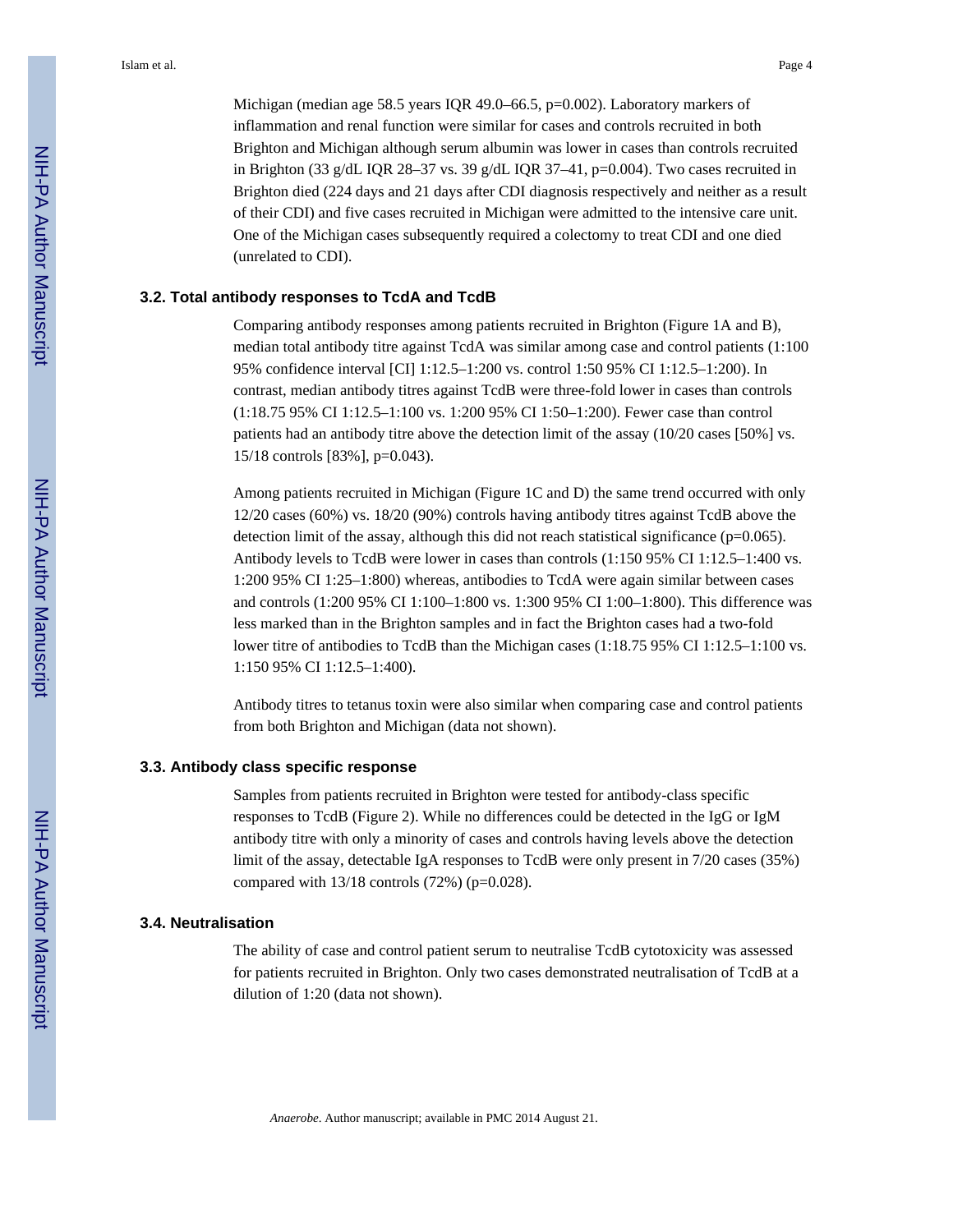### **4. Discussion**

The majority of healthy adults have detectable antibodies to *C. difficile* TcdA and TcdB in their serum that are thought to arise from colonisation in infancy (13)(14). Research addressing the role of humoral immune responses in susceptibility to *C. difficile* has focused on responses to TcdA since in animal models of infection TcdA alone can evoke the symptoms of disease (15). Most notably, Kyne *et al.* reported in 2000 that a low IgG titre to TcdA, but not TcdB, at the time of infection is associated with development of symptomatic disease (6). More recently, the same group demonstrated an association between median IgG titres to TcdA and 30 day all-cause mortality (16) Several studies have also looked at antibody responses following infection and demonstrated protection against recurrence associated with antibody responses to TcdA, TcdB and several non-toxin antigens (Cwp66, Cwp84, FliC, FliD and the surface layer proteins) (7)(17)(18).

However, while virulent strains of *C. difficile* that lack the *tcdA* gene are now well described, the *tcdB* gene appears to be present in all reported virulent strains and studies using isogenic *C. difficile* mutants have demonstrated that TcdB is required for full virulence (8)(19).

The aim of the present work was to reassess the role of serum antibody titres against TcdA and TcdB, in the early stages of infection, in determining patient susceptibility to CDI.

All patients were sampled within 72 hours of CDI diagnosis. Given that the incubation period of *C. difficile* is also around 72 hours, the antibody titres we have measured represent pre-existing immunity rather than the antibody response to the current infection (20). In contrast to previous studies, our data demonstrate a difference between CDI cases and controls in total antibody titre to TcdB but not to TcdA. Crucially, this same effect is apparent in two sets of cases and controls recruited at different centres in different countries and using differently defined control patients. In Brighton, control patients were diarrheafree elderly hospitalized patients and in Michigan, the control patients had *C. difficile* negative diarrhea. Asymptomatic carriage has been associated with protection from disease progression and therefore all controls were confirmed *C. difficile* negative by culture.

Although lower titres of antibody to TcdB were found in cases at both locations this difference was less marked in patients recruited in Michigan. This may be explained by the fact that these patients were on average 20 years younger than those recruited in Brighton, which in turn is consistent with the fact that patients with *C. difficile* in the USA are generally younger than in the UK reflecting differences in the average age of hospitalized patients (21)(22). This may be explained due to immunosenescence, which is the process by which the immune system undergoes age-related change. Although early observations suggested that a decline in immunity affected all components of the immune system in an indiscriminate way, it is now thought a remodelling affect occurs and the greatest changes take place in the adaptive immune response (23). As these differences preclude combined analysis of the patient groups but our repetition of the fundemental observation in both comparisons is compelling.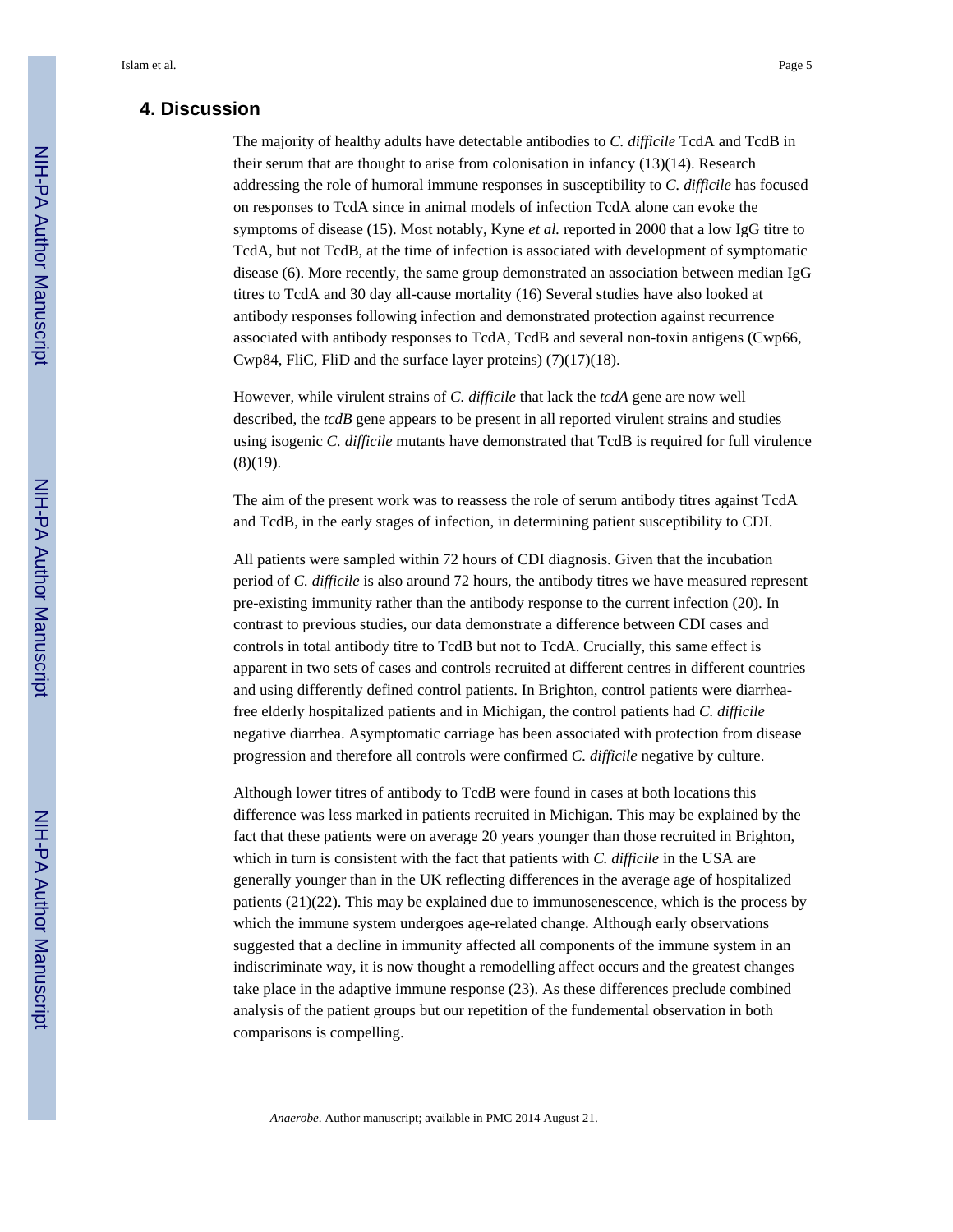In cases with lower antibody responses to TcdB, serum IgA levels were significantly lower than controls, which might reflect the importance of mucosal immunity in the early stages of CDI. Correlation between serum IgA and secretory IgA (sIgA) at the gastrointestinal mucosa has been shown in animal models, although the strength of antibody response may vary dependent on the antigen (24). In the clinical setting, intestinal secretions obtained by colonic lavage were measured for TcdA-specific sIgA and found to display a similar pattern of antibody response to serum antitoxin responses (25). Therefore, lower levels of serum IgA in the current study may reflect a failed local mucosal immune response to TcdBmediated intestinal inflammation or represent particularly high levels of TcdB locally that could neutralise IgA in the colon.

It is notable that *C. difficile* cases recruited to the study had mild disease as evidenced by the fact that their average C-reactive protein levels, white cell counts and renal function test results were no different from control cases. This is explained by the fact that written consent was required for participation in the study and thus severely ill patients could not be recruited.

Our study has several notable limitations. First, ribotyping data for isolates was generally not available. We are unable to assess how the role of immune responses varies with infecting ribotype. However, ribotype 027 strains were prevalent at both sites during the time patients were recruited to the study  $(26)(27)$ . Second, it is possible that antibody levels measured in our ELISA using recombinant TcdB from strain VPI10463 do not reflect antibody levels against the infecting strain TcdB. Marked strain differences are now known to exist in TcdB sequence and function (28). Recent work by Lanis *et al*. showed the historic VPI10463 strain and the epidemic 027 strain to differ by 11 epitopes within the TcdB binding region known as the carboxy terminal domain binding (29). Such antigenic variation in TcdB may contribute to the increased virulence of certain strains and is in keeping with our data suggesting that acquired immunity may not provide cross-protection between different strains.

We performed a neutralisation cytotoxicity assay to establish the functionality of antibodies detected by ELISA and it was surprising that only two cases demonstrated neutralisation of TcdB. The disparity between antibody titre and functionality might be explained by the high sensitivity of the assay to cytotoxicity and the sensitivity of the ELISA to detect polyclonal antibody responses which may not necessarily be functional. Previous studies have also demonstrated neutralisation of toxicity by sera in a minority of patients. For example, Johnson *et al*. found only 1/18 sera tested in the early stage of CDI was able to neutralise antibodies to TcdA compared to 5/14 convalescent sera, suggesting pre-existing antibodies may not be capable of neutralisation. In addition, the presence of neutralising antibodies were found to be independent of the clinical course of disease (25).

### **5. Conclusion**

Early in the course of *C. difficile* infection (<72 hours) low IgA titres to *C. difficile* TcdB, but not TcdA are associated with susceptibility to disease. Our findings suggest that mucosal immunity to TcdB may be important in the early stages of infection and identifies a possible

*Anaerobe*. Author manuscript; available in PMC 2014 August 21.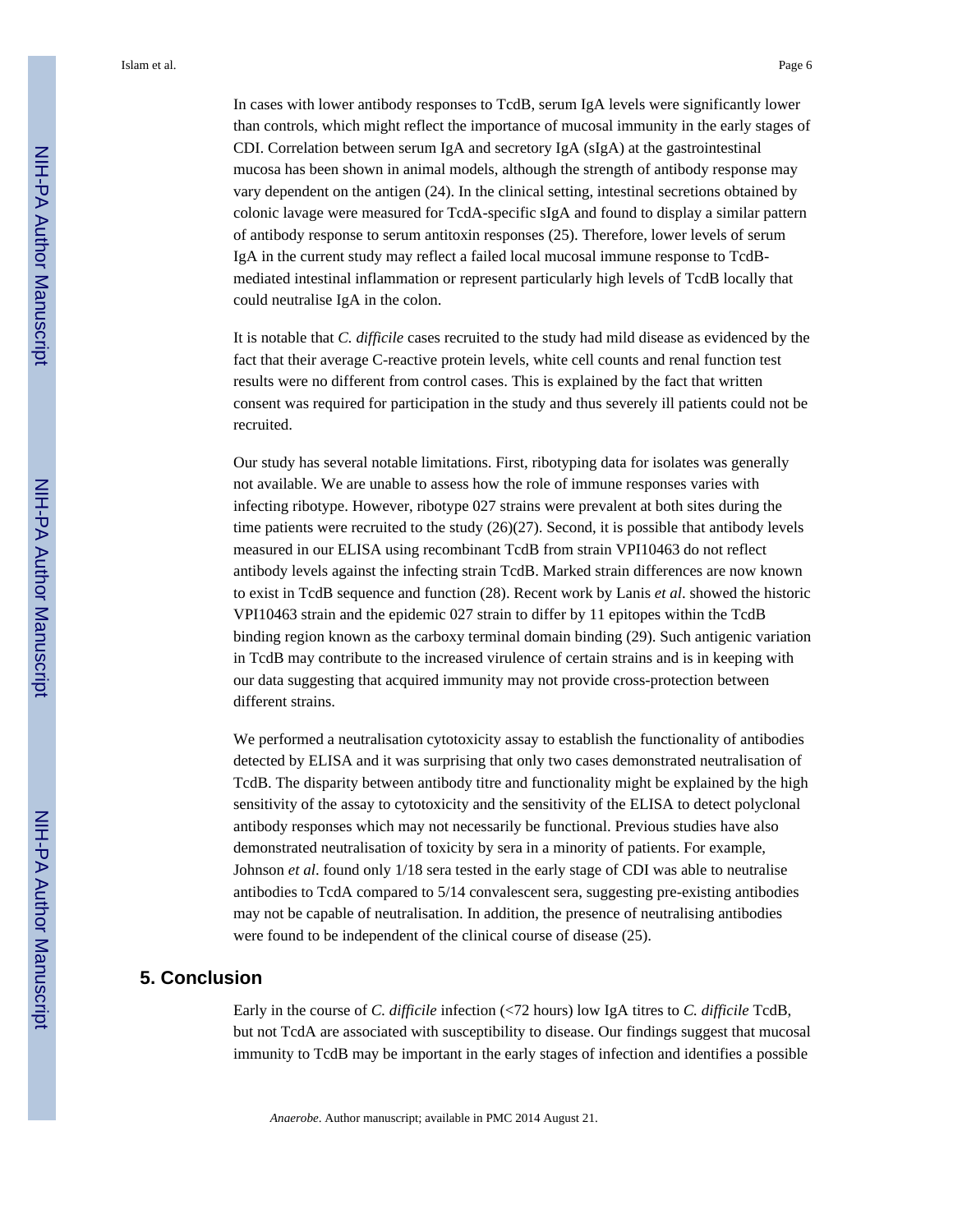### **References**

- 1. Freeman J, Bauer MP, Baines SD, Corver J, Fawley WN, Goorhuis B, et al. The Changing Epidemiology of Clostridium difficile Infections. Clin Microbiol Rev. 2010 Jul 1; 23(3):529–49. [PubMed: 20610822]
- 2. Riggs MM, Sethi AK, Zabarsky TF, Eckstein EC, Jump RL, Donskey CJ. Asymptomatic carriers are a potential source for transmission of epidemic and nonepidemic Clostridium difficile strains among long-term care facility residents. Clin Infect Dis. 2007; 45(8):992–8. [PubMed: 17879913]
- 3. Bartlett JG. Clinical practice. Antibiotic-associated diarrhea. N Engl J Med. 2002; 346(5):334–9. [PubMed: 11821511]
- 4. Eyre DW, Walker AS, Griffiths D, Wilcox MH, Wyllie DH, Dingle KE, et al. Clostridium difficile Mixed Infection and Reinfection. J Clin Microbiol. 2012 Jan; 50(1):142–4. [PubMed: 22075589]
- 5. Eyre DW, Walker AS, Wyllie D, Dingle KE, Griffiths D, Finney J, et al. Predictors of first recurrence of Clostridium difficile infection: implications for initial management. Clin Infect Dis Off Publ Infect Dis Soc Am. 2012 Aug; 55( Suppl 2):S77–87.
- 6. Kyne L, Warny M, Qamar A, Kelly CP. Asymptomatic carriage of Clostridium difficile and serum levels of IgG antibody against toxin A. N Engl J Med. 2000 Feb 10; 342(6):390–7. [PubMed: 10666429]
- 7. Kyne L, Warny M, Qamar A, Kelly CP. Association between antibody response to toxin A and protection against recurrent Clostridium difficile diarrhoea. Lancet. 2001 Jan 20; 357(9251):189– 93. [PubMed: 11213096]
- 8. Lyras D, O'Connor JR, Howarth PM, Sambol SP, Carter GP, Phumoonna T, et al. Toxin B is essential for virulence of Clostridium difficile. Nature. 2009
- 9. Kuehne SA, Cartman ST, Heap JT, Kelly ML, Cockayne A, Minton NP. The role of toxin A and toxin B in Clostridium difficile infection. Nature. 2010 Oct 7; 467(7316):711–3. [PubMed: 20844489]
- 10. Health Protection Agency B 10 Processing of Faeces for Clostridium difficile. [http://](http://www.hpa.org.uk/ProductsServices/MicrobiologyPathology/UKStandardsForMicrobiologyInvestigations) [www.hpa.org.uk/ProductsServices/MicrobiologyPathology/](http://www.hpa.org.uk/ProductsServices/MicrobiologyPathology/UKStandardsForMicrobiologyInvestigations) [UKStandardsForMicrobiologyInvestigations](http://www.hpa.org.uk/ProductsServices/MicrobiologyPathology/UKStandardsForMicrobiologyInvestigations)
- 11. Yang G, Zhou B, Wang J, He X, Sun X, Nie W, et al. Expression of recombinant Clostridium difficile toxin A and B in Bacillus megaterium. BMC Microbiol. 2008 Nov 6.8:192. [PubMed: 18990232]
- 12. Guttenberg G, Papatheodorou P, Genisyuerek S, Lü W, Jank T, Einsle O, et al. Inositol hexakisphosphate-dependent processing of Clostridium sordellii lethal toxin and Clostridium novyi alpha-toxin. J Biol Chem. 2011 Apr 29; 286(17):14779–86. [PubMed: 21385871]
- 13. Bacon AE III, Fekety R. Immunoglobulin G directed against toxins A and B of Clostridium difficile in the general population and patients with antibiotic-associated diarrhea. Diagn Microbiol Infect Dis. 1994 Apr; 18(4):205–9. [PubMed: 7924215]
- 14. Viscidi R, Laughon BE, Yolken R, Bo-Linn P, Moench T, Ryder RW, et al. Serum Antibody Response to Toxins A and B of Clostridium difficile. J Infect Dis. 1983 Jul; 148(1):93–100. [PubMed: 6886489]
- 15. Lyerly DM, Saum KE, MacDonald DK, Wilkins TD. Effects of Clostridium difficile toxins given intragastrically to animals. Infect Immun. 1985 Feb; 47(2):349–52. [PubMed: 3917975]
- 16. Solomon K, Martin AJ, O'Donoghue C, Chen X, Fenelon L, Fanning S, et al. Mortality in patients with Clostridium difficile infection correlates with host pro-inflammatory and humoral immune responses. J Med Microbiol. 2013 Sep; 62(Pt 9):1453–60. [PubMed: 23722431]
- 17. Leav BA, Blair B, Leney M, Knauber M, Reilly C, Lowy I, et al. Serum anti-toxin B antibody correlates with protection from recurrent Clostridium difficile infection (CDI). Vaccine. 2010 Jan 22; 28(4):965–9. [PubMed: 19941990]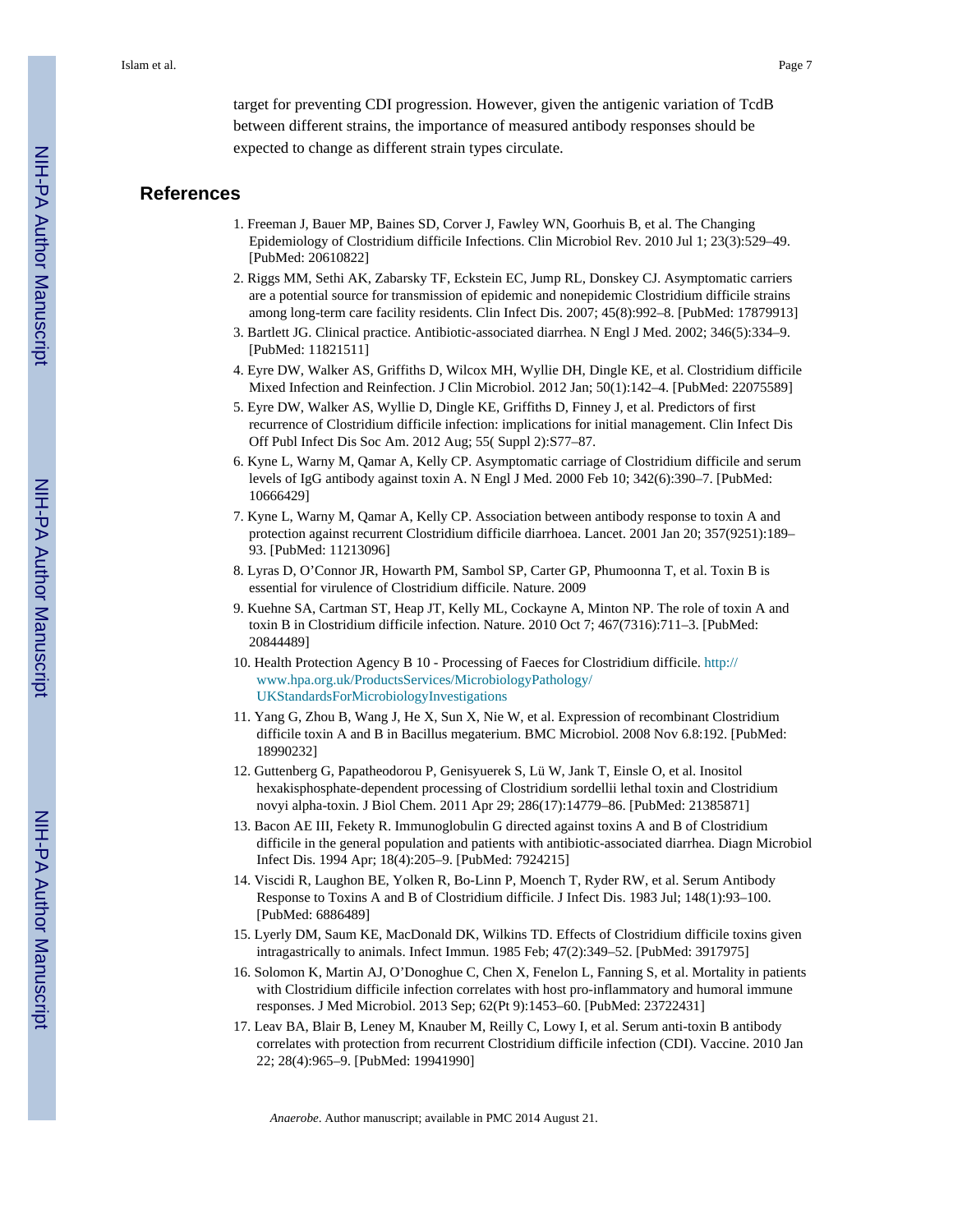- 18. Drudy D, Calabi E, Kyne L, Sougioultzis S, Kelly E, Fairweather N, et al. Human antibody response to surface layer proteins in Clostridium difficile infection. FEMS Immunol Med Microbiol. 2004 Jul 1; 41(3):237–42. [PubMed: 15196573]
- 19. Drudy D, Fanning S, Kyne L. Toxin A-negative, toxin B-positive Clostridium difficile. Int J Infect Dis IJID Off Publ Int Soc Infect Dis. 2007 Jan; 11(1):5–10.
- 20. McFarland LV, Mulligan ME, Kwok RY, Stamm WE. Nosocomial acquisition of Clostridium difficile infection. N Engl J Med. 1989; 320(4):204–10. [PubMed: 2911306]
- 21. Elixhauser, ALJ. Clostridium difficile infections(CDI) in Hospital Stays 2009. 2012 Jan. [Internet]Available from:<http://www.hcup-us.ahrq.gov/reports/statbriefs/sb124.pdf>
- 22. Health protection agency & Department of Health. Clostridium difficile infection: how to deal with the problem. 2009.<http://www.dh.gov.uk/en>
- 23. Franceschi C, Bonafè M, Valensin S. Human immunosenescence: the prevailing of innate immunity, the failing of clonotypic immunity, and the filling of immunological space. Vaccine. 2000 Feb 25; 18(16):1717–20. [PubMed: 10689155]
- 24. Externest D, Meckelein B, Schmidt MA, Frey A. Correlations between Antibody Immune Responses at Different Mucosal Effector Sites Are Controlled by Antigen Type and Dosage. Infect Immun. 2000 Jul; 68(7):3830–9. [PubMed: 10858191]
- 25. Johnson S, Gerding DN, Janoff EN. Systemic and mucosal antibody responses to toxin A in patients infected with Clostridium difficile. J Infect Dis. 1992 Dec; 166(6):1287–94. [PubMed: 1431247]
- 26. Wilson V, Cheek L, Satta G, Walker-Bone K, Cubbon M, Citron D, et al. Predictors of death after Clostridium difficile infection: a report on 128 strain-typed cases from a teaching hospital in the United Kingdom. Clin Infect Dis Off Publ Infect Dis Soc Am. 2010 Jun 15; 50(12):e77–81.
- 27. Walk ST, Micic D, Jain R, Lo ES, Trivedi I, Liu EW, et al. Clostridium difficile Ribotype Does Not Predict Severe Infection. Clin Infect Dis Off Publ Infect Dis Soc Am. 2012 Dec; 55(12):1661– 8.
- 28. Lanis JM, Barua S, Ballard JD. Variations in TcdB Activity and the Hypervirulence of Emerging Strains of Clostridium difficile. PLoS Pathog. 2010; 6(8):e1001061. [PubMed: 20808849]
- 29. Lanis JM, Heinlen LD, James JA, Ballard JD. Clostridium difficile 027/BI/NAP1 Encodes a Hypertoxic and Antigenically Variable Form of TcdB. PLoS Pathog. 2013 Aug 1.9(8):e1003523. [PubMed: 23935501]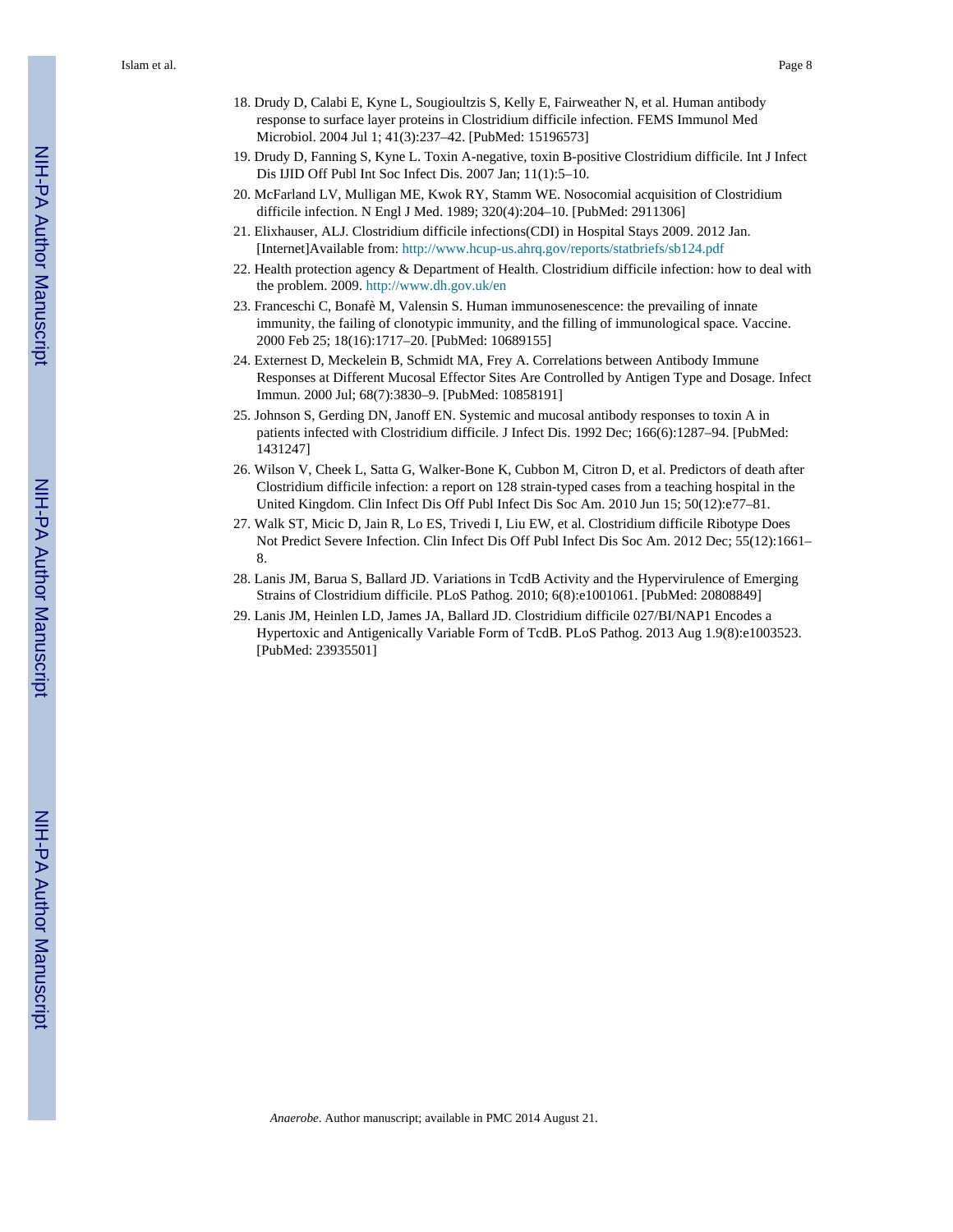



Antibody titres to TcdA and TcdB were measured by ELISA. For patients recruited in both Brighton and Michigan, case patients are represented as triangles and control patients as squares. Titres are expressed as dilutions using a logarithmic 2 scale along the y axis. All pvalues were obtained using Fisher's exact test. Median titres are shown as black horizontal lines and error bars are shown in grey. A and B. Total antibody titres (IgG, IgA and IgM) for patients recruited in Brighton. A significant difference was noted between cases and controls for TcdB (p=0.043) that was not observed for TcdA (p=0.50). C and D. Total antibody titres (IgG, IgA and IgM) for patients recruited in Michigan. A similar trend was observed in this cohort, with no significant difference in TcdA ( $p=1.00$ ) and a difference in TcdB although this did not reach significance  $(p=0.065)$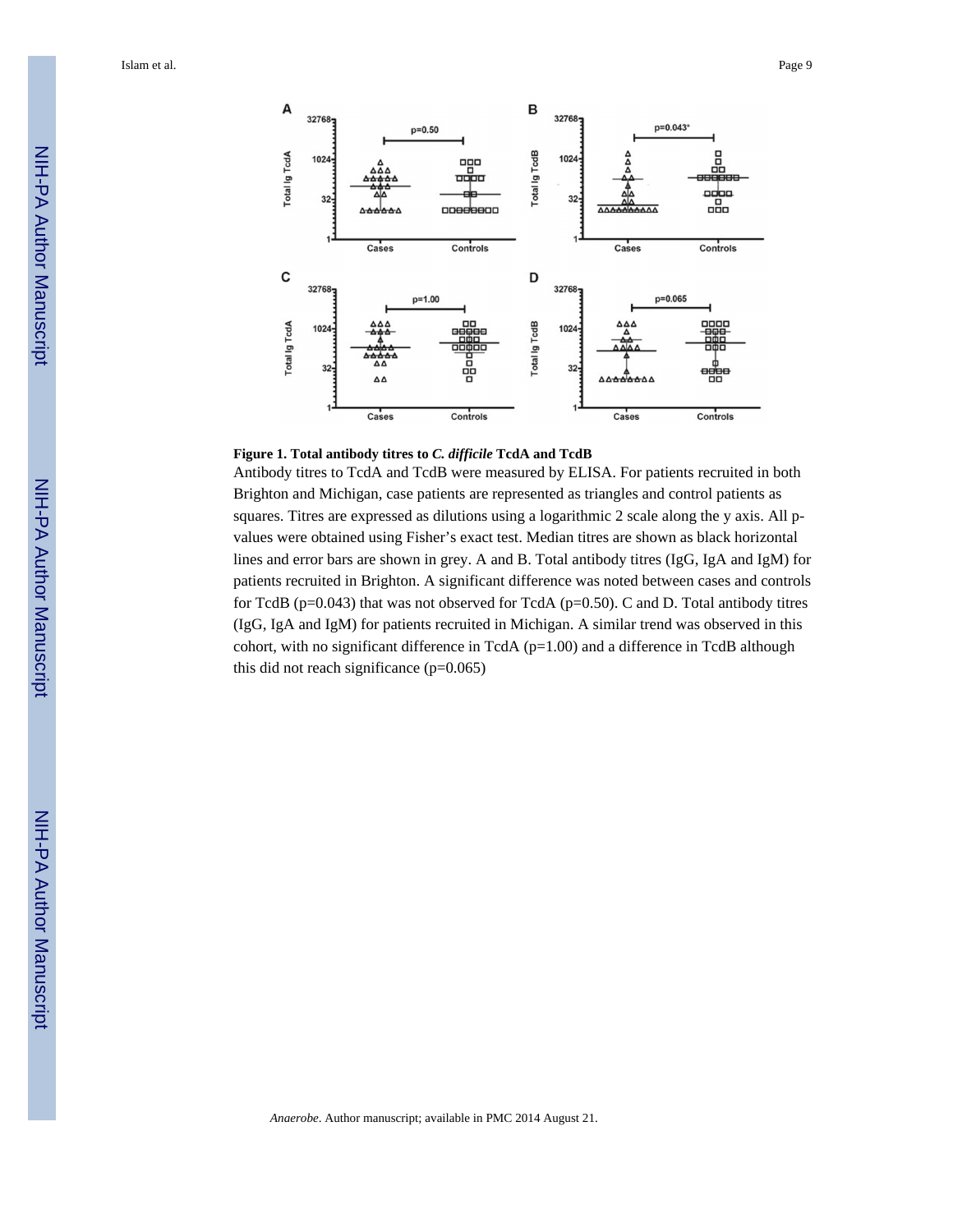

### **Figure 2. Antibody class specific responses to** *C. difficile* **TcdB**

Serum samples from 20 newly diagnosed CDI cases and 18 age-matched control patients recruited in Brighton were tested to establish if a class-specific antibody response to TcdB was present. Titres are expressed as dilutions using a logarithmic 2 scale along the y axis. All p values were obtained using Fisher's exact test. Median titres are shown as black horizontal lines and error bars are shown in grey. Case patients are represented as triangles and control patients as squares. A. IgM response B. IgA response C. IgG response. Pentaglobin (1:800) was used to standardise the IgM assay, colostrum (1:1,600) the IgA assay and IVIG (1:1,600) the IgG assay.